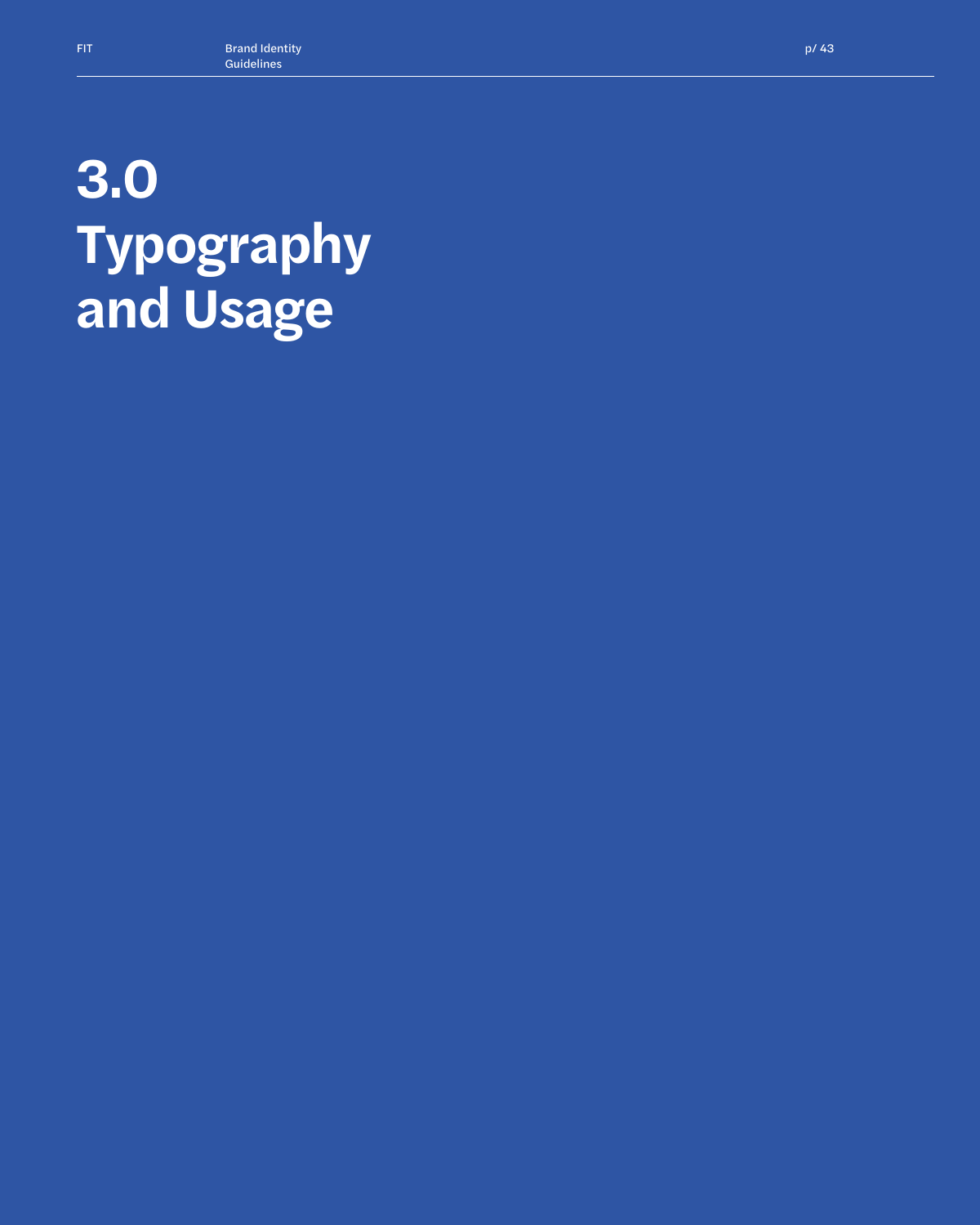*The new FIT brand typeface family is Halyard. In order to maintain ease of use and clarity, we have selected two distinct Halyard type families for all FIT communications:* **Halyard Micro**  and **Halyard Text**.

*Within each family, we have also defined* **three weights** *that can be used to achieve the necessary emphasis.*

*The following pages explain their attributes and stylistic usage.*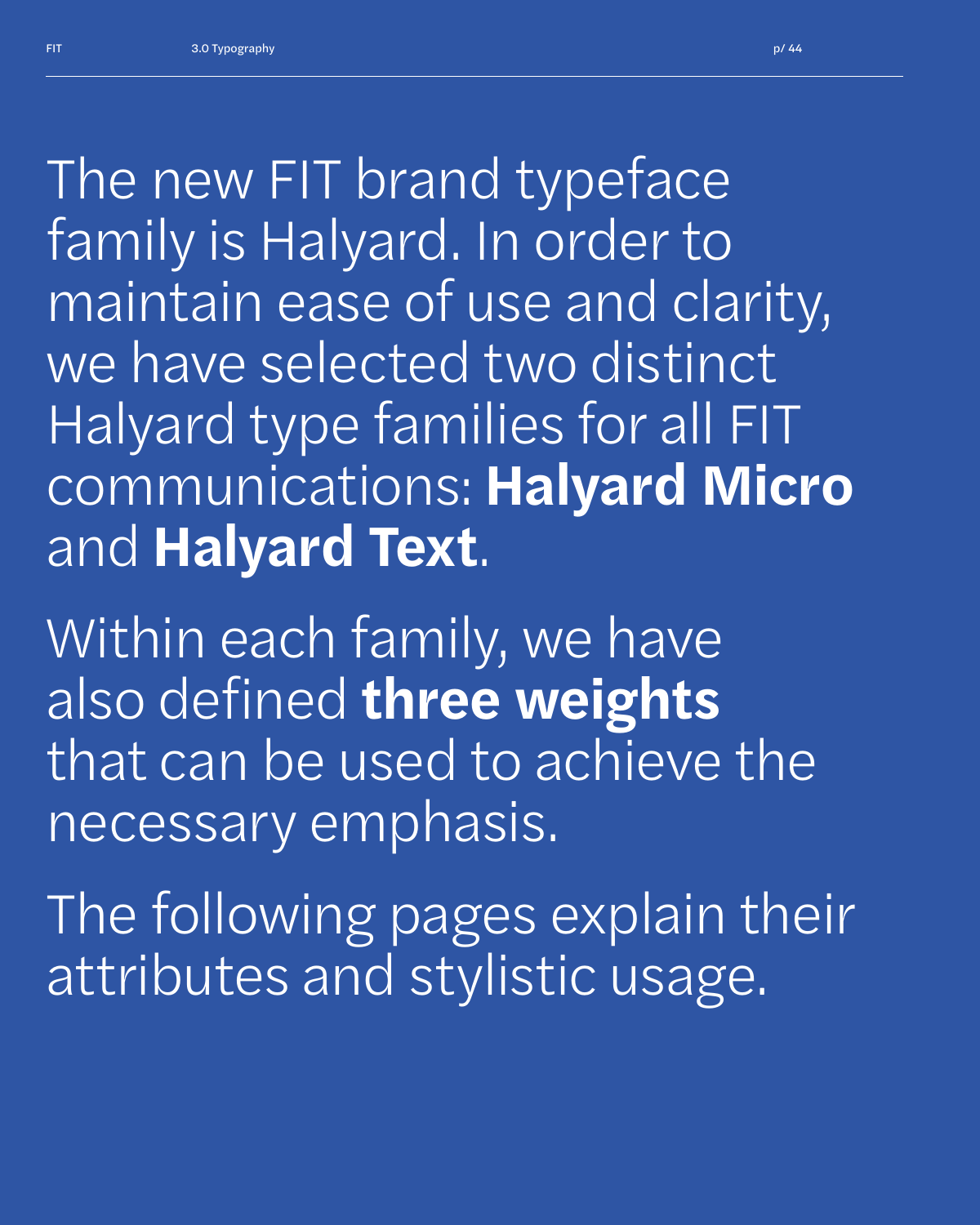### **Why Halyard**

For many years, FIT used Bureau Grotesque as the primary typeface. The new brand initiative provided the opportunity to expand the family of typefaces available for use.

Halyard from Darden Studio provides both a carefully crafted design as well as exceptional legibility and visual quality, especially effective for longer body compositions at smaller sizes and in digital environments such as websites and PowerPoint/Keynote presentations.

Apart from Halyard being an all-purpose font, it is empathetic and uncomplicated while also presenting a staunch-yet-playful disposition.

Though Halyard derives from the grotesque sans serif tradition–like Bureau Grotesque–it breaks with tradition by offering three tailormade families, each with their own distinct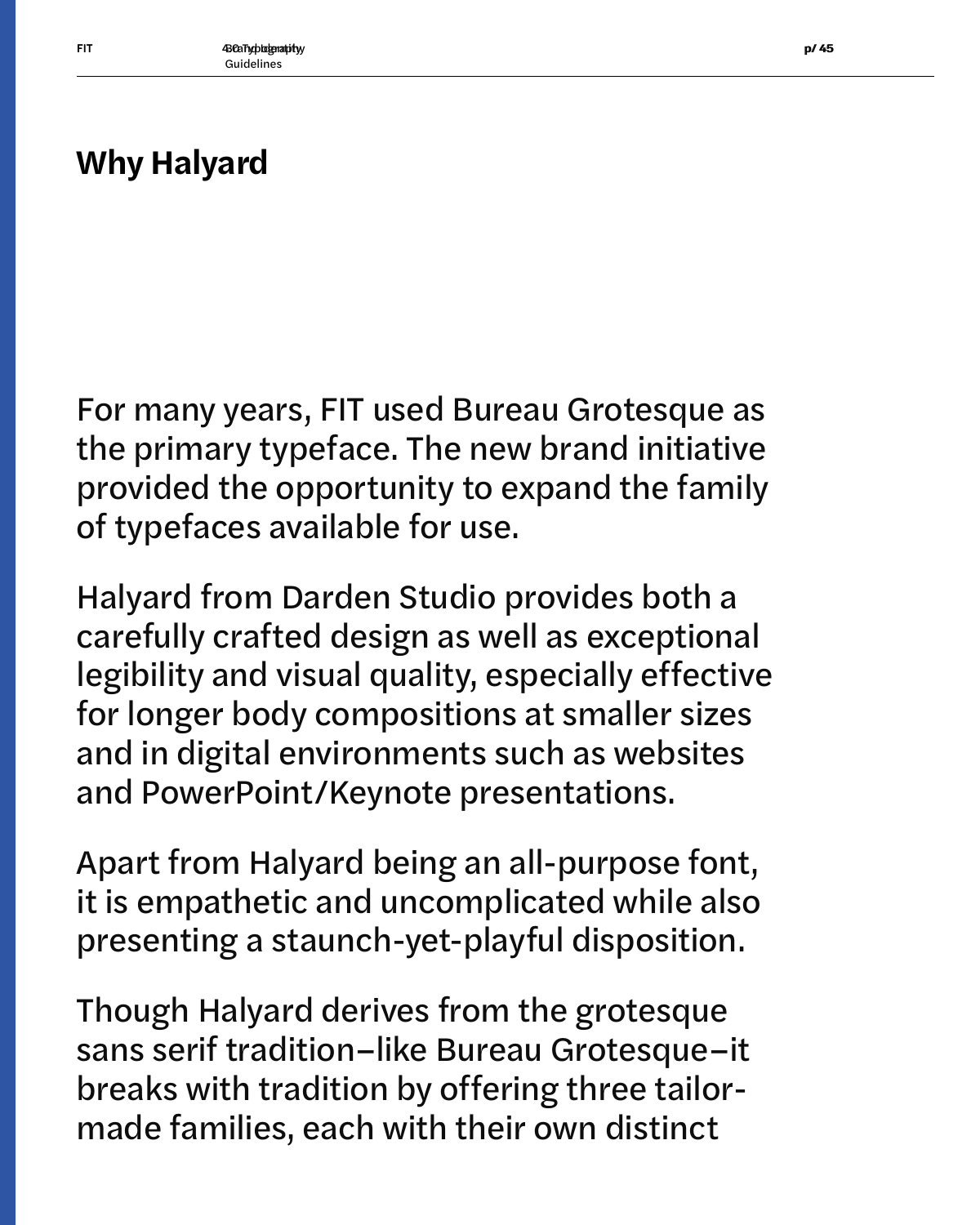personality. Three weights have been selected from the Micro and Text families, and they can be used in combination or separately depending on the composition and desired emphasis of content.

Halyard Micro is used for display text and headlines; Halyard Text is used for longer running copy in denser, text-heavy publications and in business cards.

Bureau Grotesque remains in the portfolio of available fonts and is used for the FIT button and for signage.

While each family and weight has its own specific attributes, it is important to use the characteristics unconventionally in the context of the parameters in these guidelines.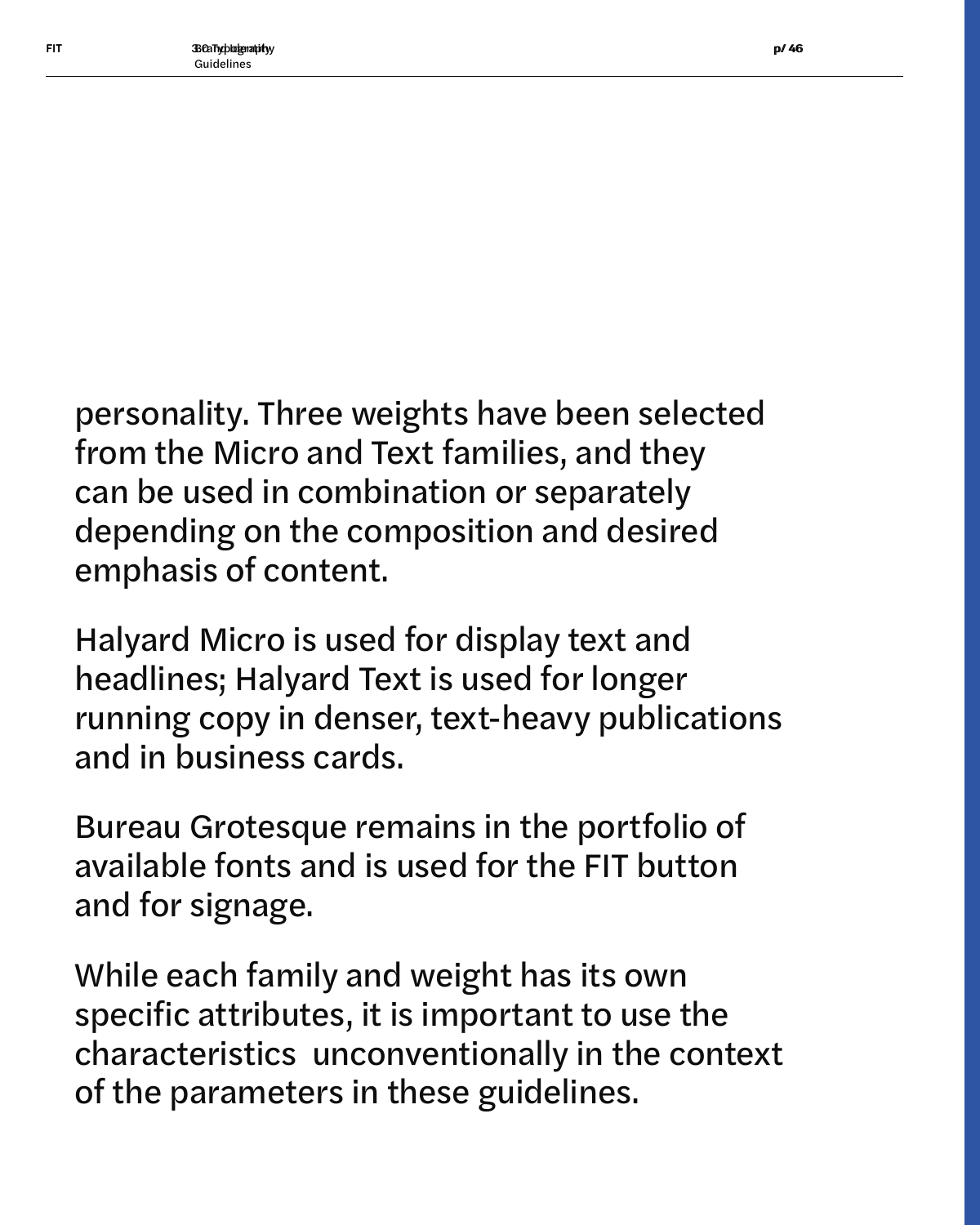### **Brand Typeface: Halyard**

Consistent typographic style and usage establishes a contemporary brand voice for FIT that looks toward the future. Halyard is the preferred type family for use within FIT messaging.

### **Access to the Halyard typeface**

Halyard is available to members of the FIT community. Individuals should use their college email address to create an Adobe Creative Cloud account, then access the Halyard font via Typekit. Please note that Halyard may only be used when creating content in Adobe products such as InDesign, Photoshop, and Illustrator. It cannot be used in Word, Powerpoint, Keynote or in Google products.

Letterhead and memo templates are available for download on the Communications and External Relations website. The default for body copy is Lucida Sans and is available on all FIT computers.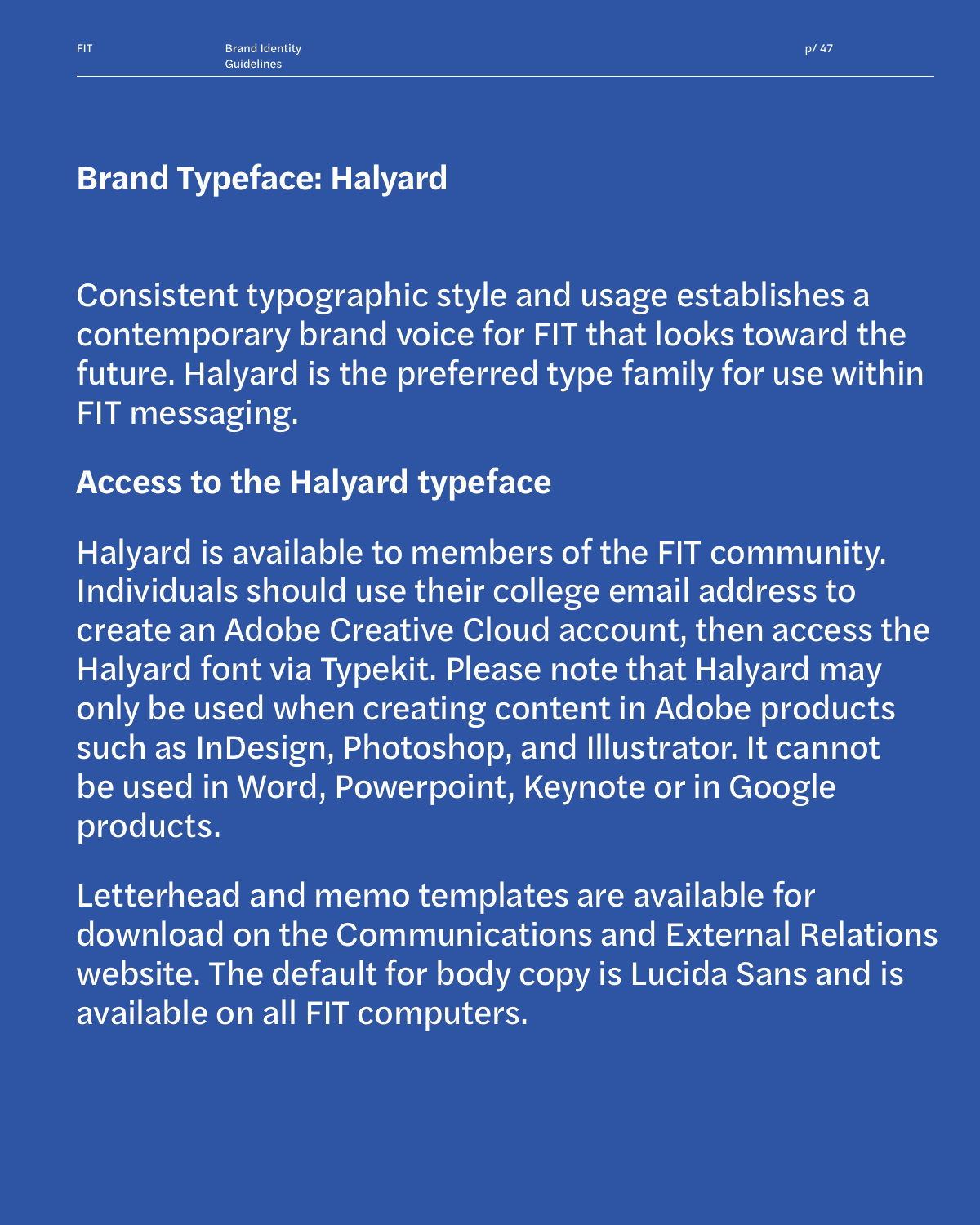### Halyard Micro **Halyard Text**



Halyard Micro Bold



Halyard Micro Regular



Halyard Micro Light



Halyard Text Semibold



Halyard Text Book



Halyard Text Light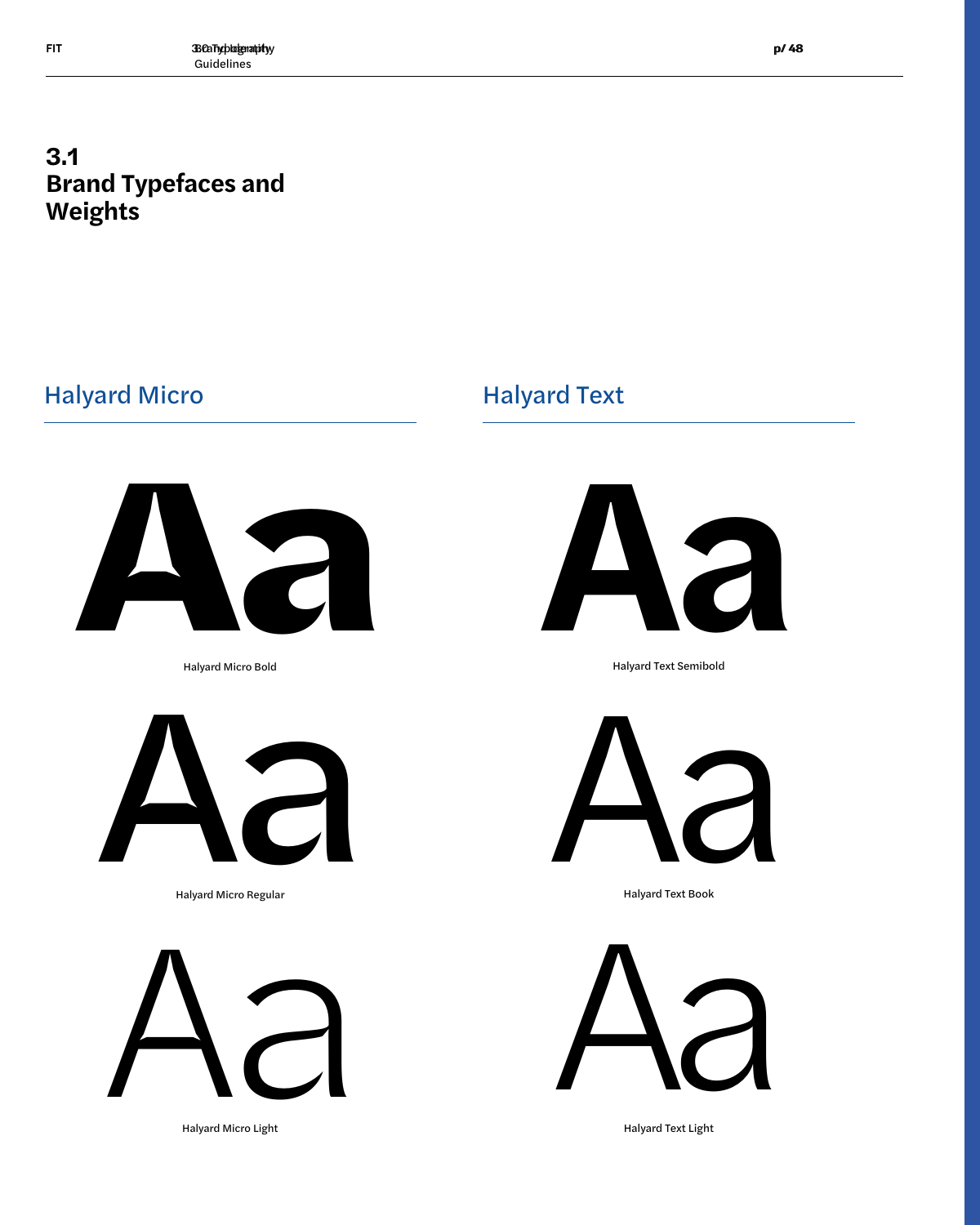### **Typesetting Approach**

In addition to type size and weight, typographic style is achieved through a selection of specific typesetting rules that should always be followed.

Halyard is available to members of the FIT community. Individuals should use their college email address to create an Adobe Creative Cloud account, then access the Halyard font via Typekit. Please note that Halyard may only be used when creating content in Adobe products such as InDesign, Photoshop, and Illustrator. It cannot be used in Word, PowerPoint, Keynote, or in Google products. The recommended font for these applications is Lucida Sans.

Letterhead and memo templates are available for download on the Communications and External Relations website. The default for body copy is Lucida Sans, which is available on all FIT computers.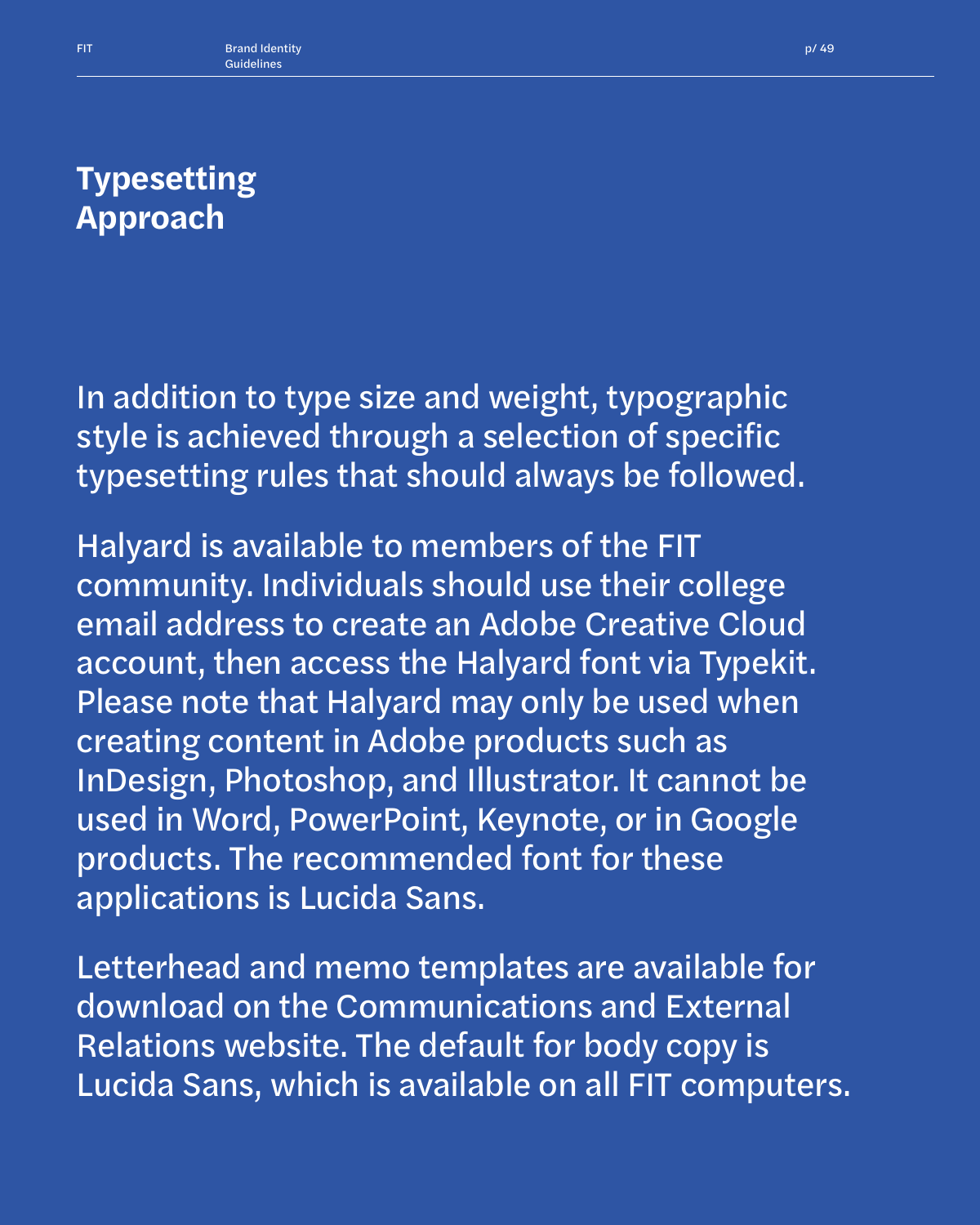### **3.2 Typesetting and Editorial Style Guidelines**

Use only one space between sentences (single spacing).

Use smart punctuation (" ") for apostrophes and quotation marks.

Never use all caps in body copy.

Avoid too many hyphenations in any paragraph.

Use italics instead of underlining titles and foreign words.

Paragraphs may be separated by one line space, half a line space, or no line space with indented first lines of paragraphs.

Avoid abbreviations when possible.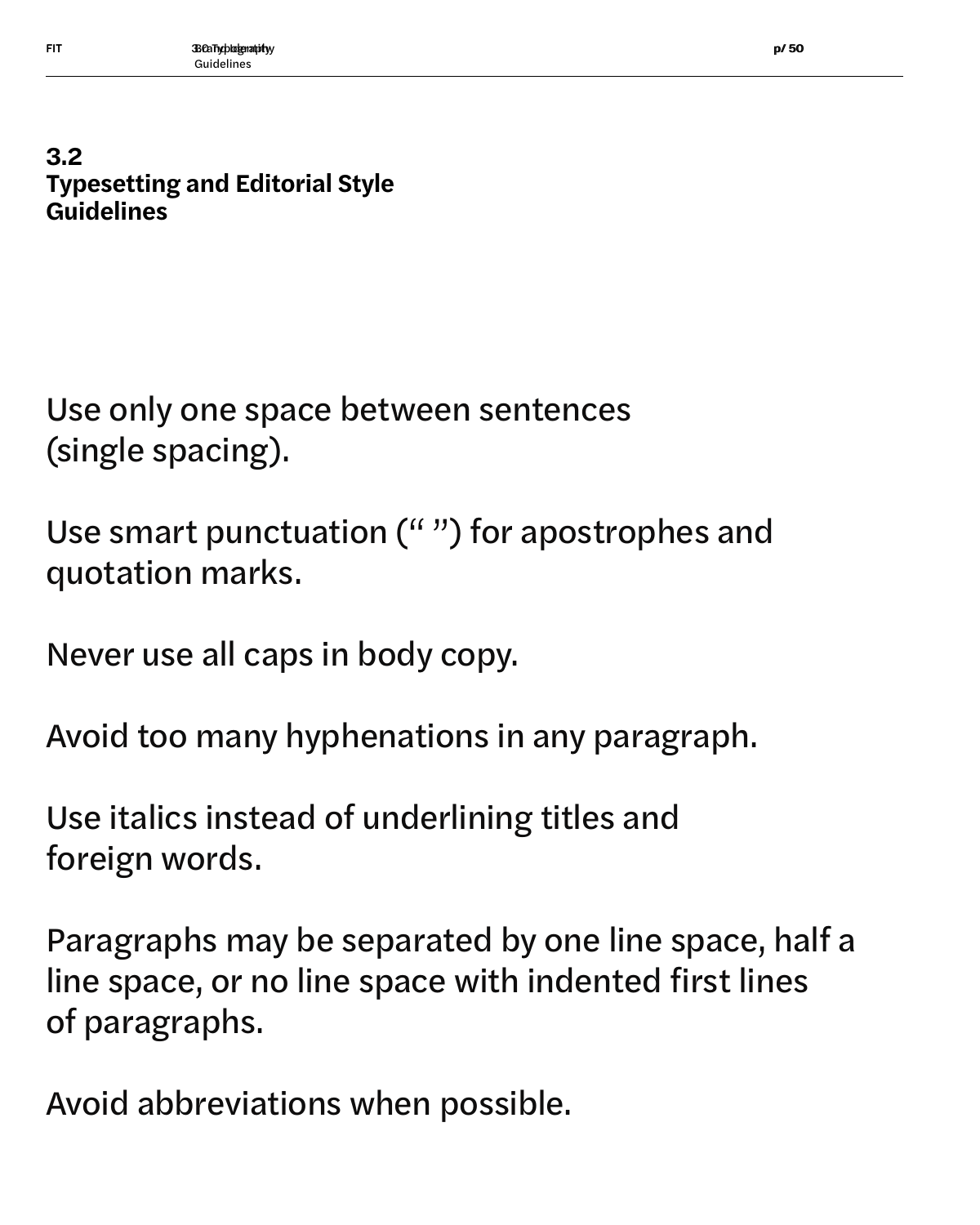

# **Halyard Micro can be set in Bold at display sizes for branding materials.**

**UNWORD**

Halyard Micro Bold 64pt/66pt -50 tracking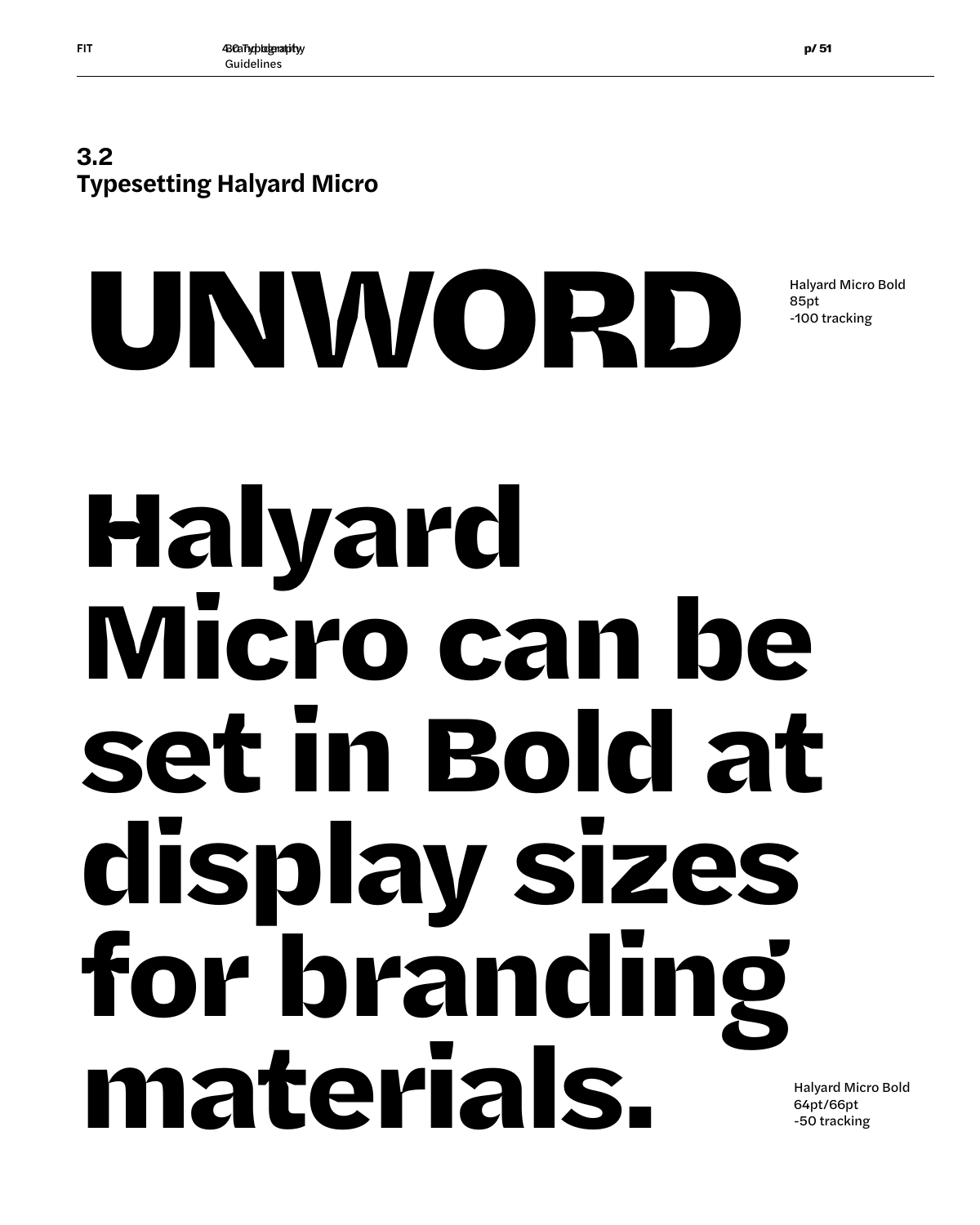Halyard Micro Book 48pt/48pt -80 tracking

## Titles can be set in Halyard Micro Book

Halyard Micro has very loose letter spacing. Its tracking value can vary between -80 and -50.

Halyard Micro Light 48pt/50pt -90 tracking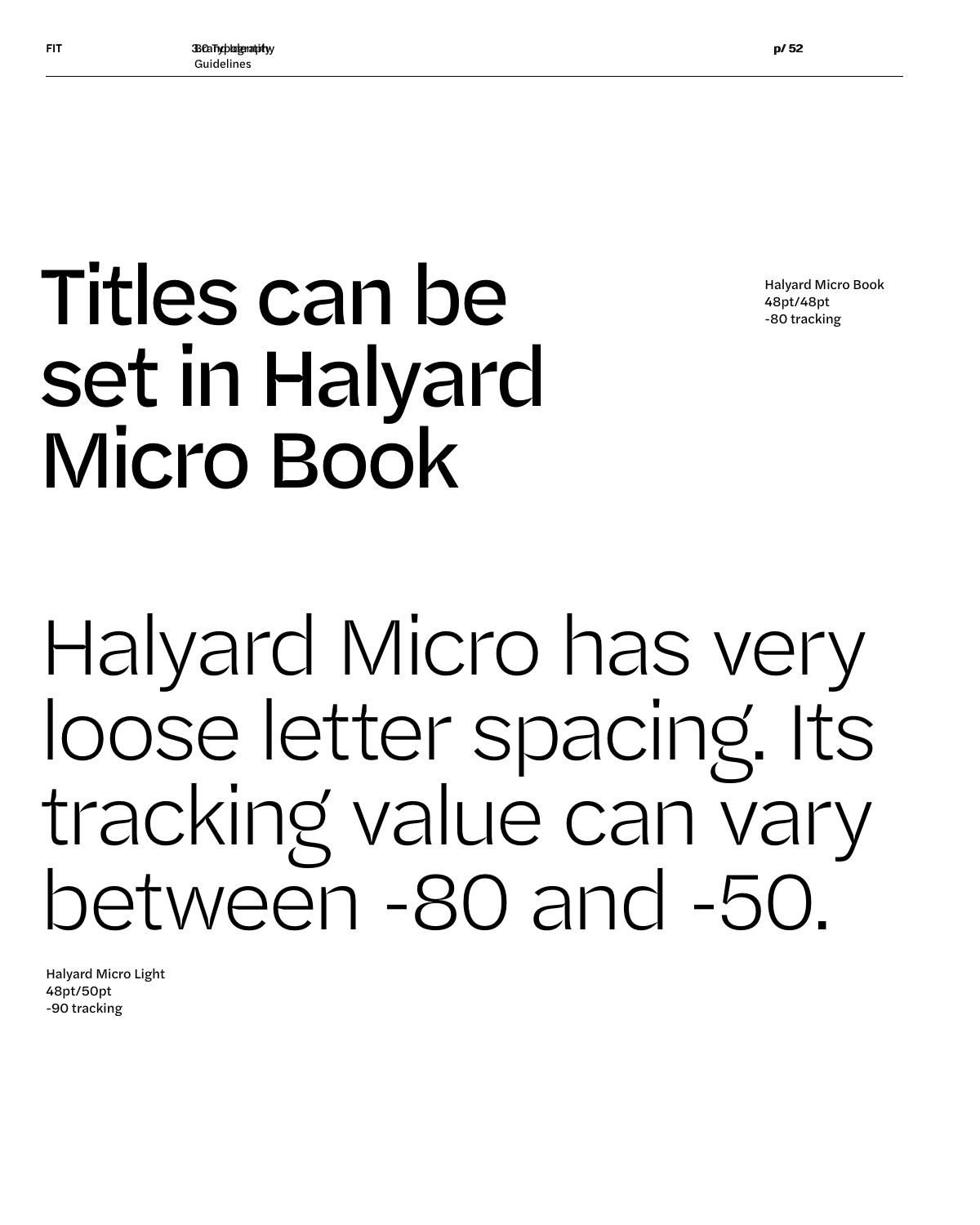### **3.3 Typesetting Halyard Text**

### **Avoid hyphens in display type, and try to keep lines of text relatively even.**

## **"Usage for callouts and pull quotes is recommended."**

Halyard Text Semibold 30pt/33pt-25 tracking Roman hanging punctuation

Quotes: When setting quotations, make sure to use smart or curly quotes (not dumb or straight quotations) and apply Roman hanging punctuation.

Left opening smart quote Right closing smart quote



### *When line spacing and type size differ in side-by-side columns, try to use leading values that share a common denominator. Align the baselines of the first lines in each column.*

Halyard Text Light 18pt/22pt-25 tracking

### **But type of the same size with different leading ought never to be placed side by side.**

Halyard Text SemiBold 18pt/24pt-30 tracking

**" "**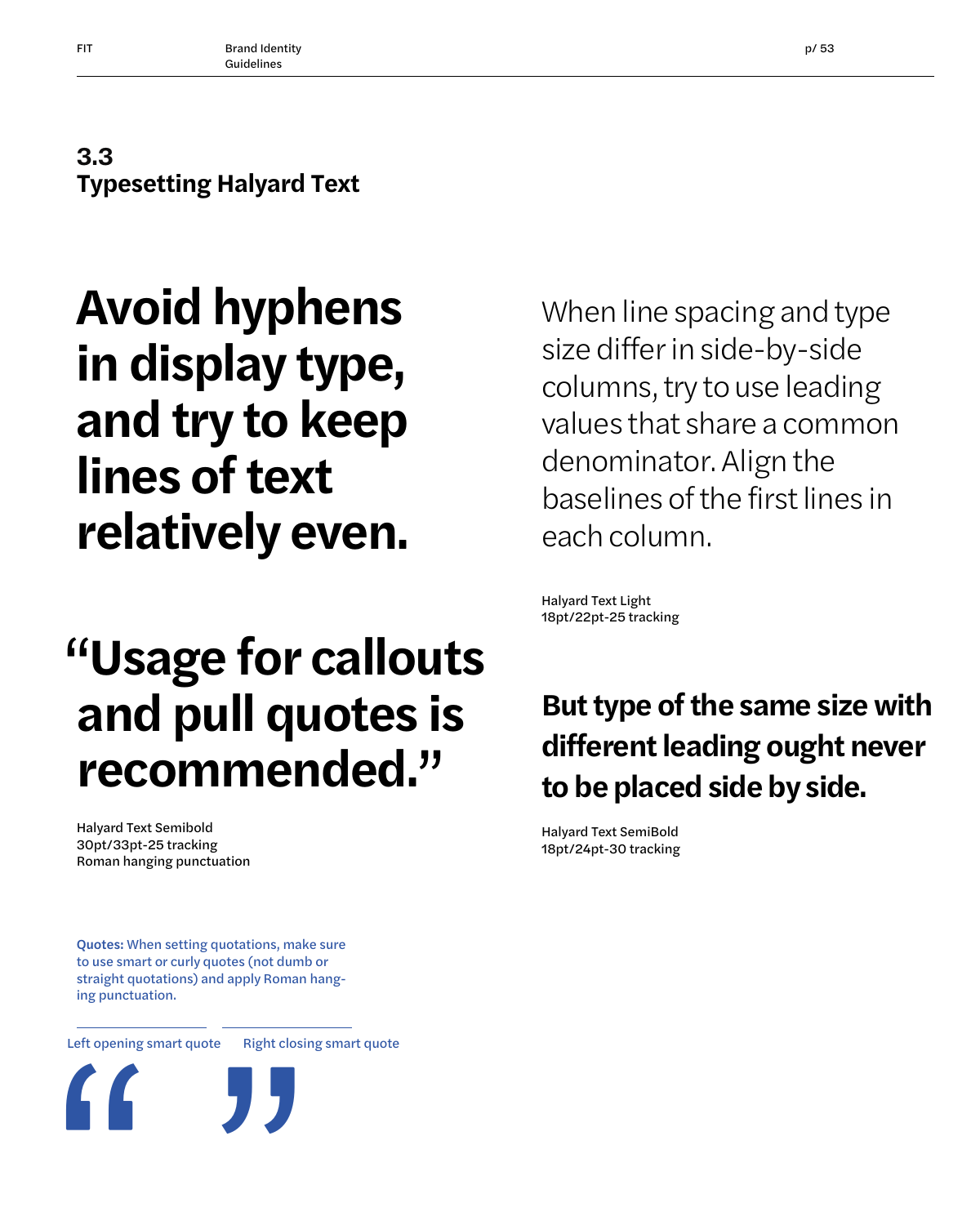Halyard Text Book is the go-to weight for body copy. It is readable, sturdy, and neutral.

The type styles used in these pages are a good starting point, but factors like column width, length and type of copy, text color, and more can affect what works best for any given scenario.

The designer should always print out the brochures, invitations, banners, and other collateral being created in order to review them at scale—and also ask somebody else to try reading them. This is the best way to ensure everything adheres to a high standard of quality, readability, and good design.

• Bulleted lists also need to be treated with care

- Applying a consistent spacing for each line
- Always aligning the text on the left
- And ensuring that bullets are using hanging punctuation to ensure they are in their own alignment

Halyard Text Book Left paragraph indent 0.1in 10pt/14pt 0 tracking First line indent -0.1in

**Captions and other very small text should use looser leading than large text, for easy readability at small sizes. Type size–to–leading ratios used for captions should never be applied to larger text, as it will look too spaced out.**

Halyard Text Semibold 7pt/10pt 0 tracking

Halyard Text Book 12pt/15.5pt 0 tracking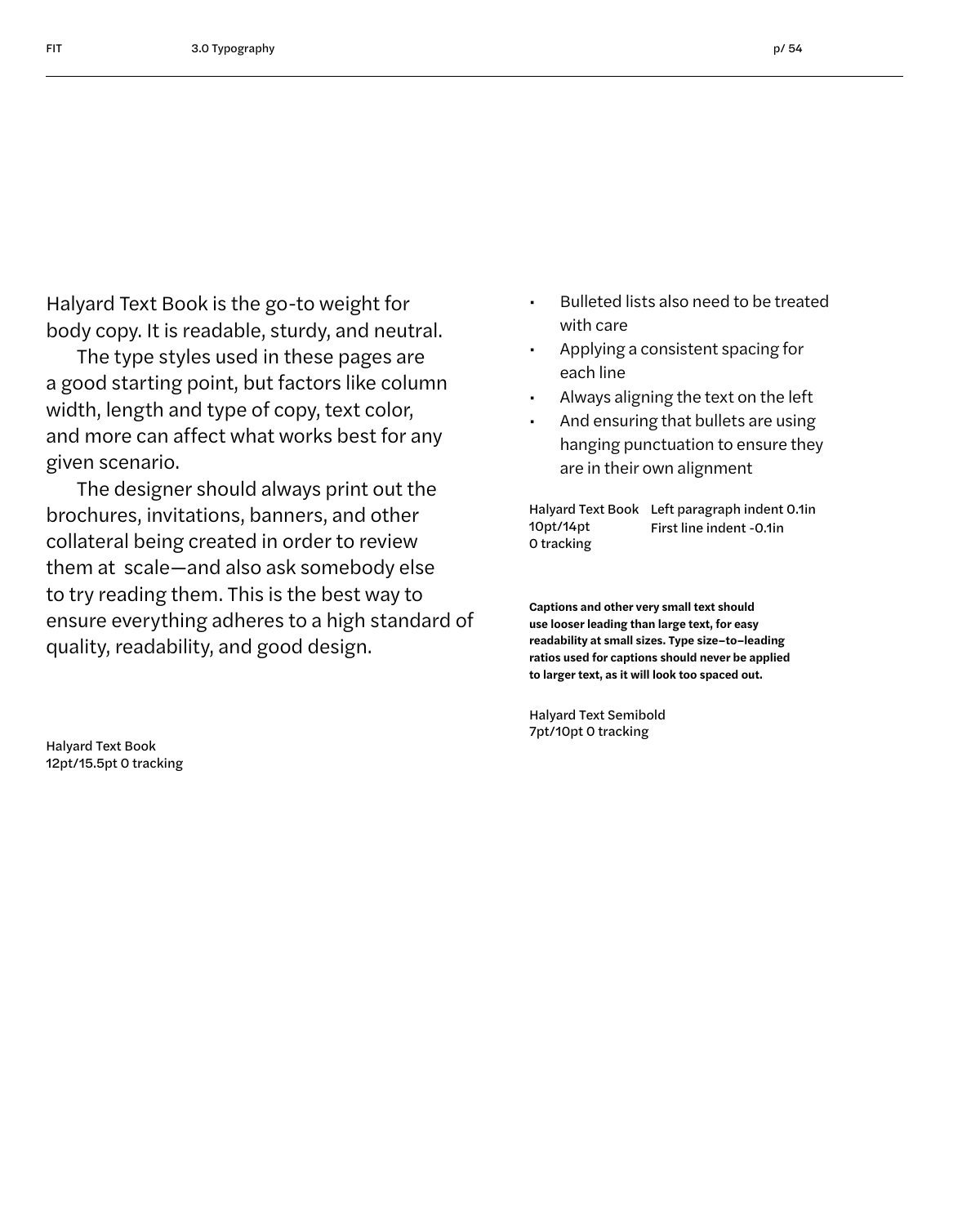### **3.4 Typography Don'ts**

**Don't** use leading that is too loose.

**Don't** use leading that is too tight.

To conse pa sequi tem res mo ea apelige ndigenis veresti ssim ditis sinveni cuptatur, alignatiat erfe ersped qui id que

Halyard Text Book 16pt /25pt 0 tracking

To conse pa sequi tem res mo ea apelige ndigenis veresti ssim ditis sinveni cuptatur, alignatiat erfe ersped qui id que

Halyard Text Book 16pt /14pt 0 tracking

**Don't** use tracking that is too loose. **Don't** use tracking that is too tight.

To conse pa sequi tem res mo ea apelige ndigenis veresti ssim dítis sinveni cuptatur, alignatiat erfe ersped qui id que

Halyard Text Book 16pt /20pt 110 tracking

To conse pa sequi tem res volorpore mo ea apelige ndigenis veresti ssim ditis sinveni cuptatur, alignatiat erfe ersped qui id que ne vollaut

Halyard Text Book 16pt /20pt -60 tracking